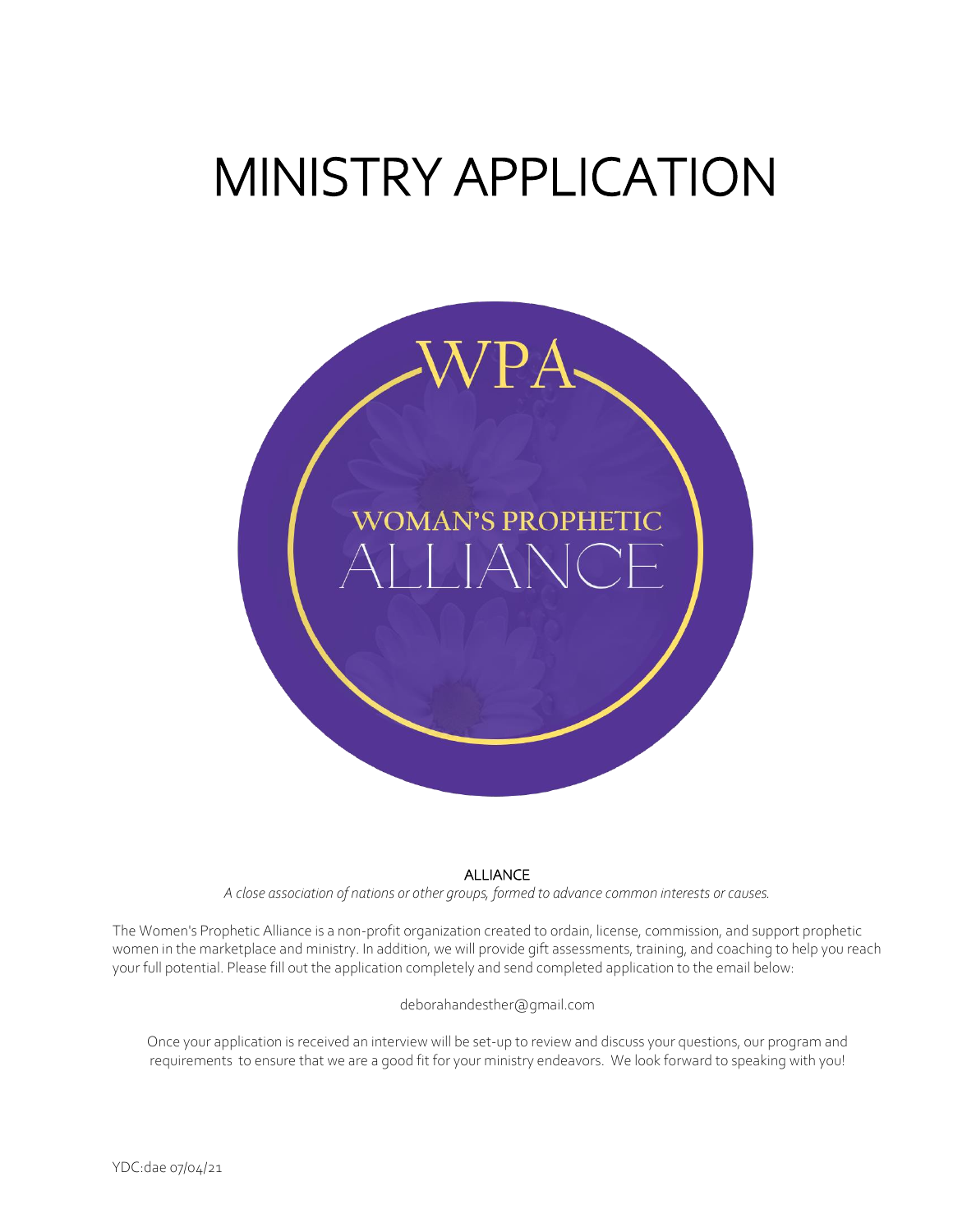| ANCE                             | <b>WOMEN'S PROPHETIC ALLIANCE</b><br>MINISTRY APPLICATION<br>7426 Cherry Ave, Suite 210-319<br>Fontana, Ca 92336<br>www.deborahandestherarising.org |     |
|----------------------------------|-----------------------------------------------------------------------------------------------------------------------------------------------------|-----|
| First Name                       | Last Name                                                                                                                                           |     |
| Marital Status<br>Single<br>City | Spouses Name<br>State                                                                                                                               | Zip |
| Birthdate                        | Spouses Birthdate                                                                                                                                   |     |

Two References whom we may follow-up with (Please include full name and addresses)

# CHILDREN (S) NAMES AND AGES

### Current Church and Pastor

May we contact them? Yes

## SPIRITUAL FORMATION

When were you born again?

When were your filled with the Holy Spirit?

Do you commit to living a holy life Yes

Briefly, share your testimony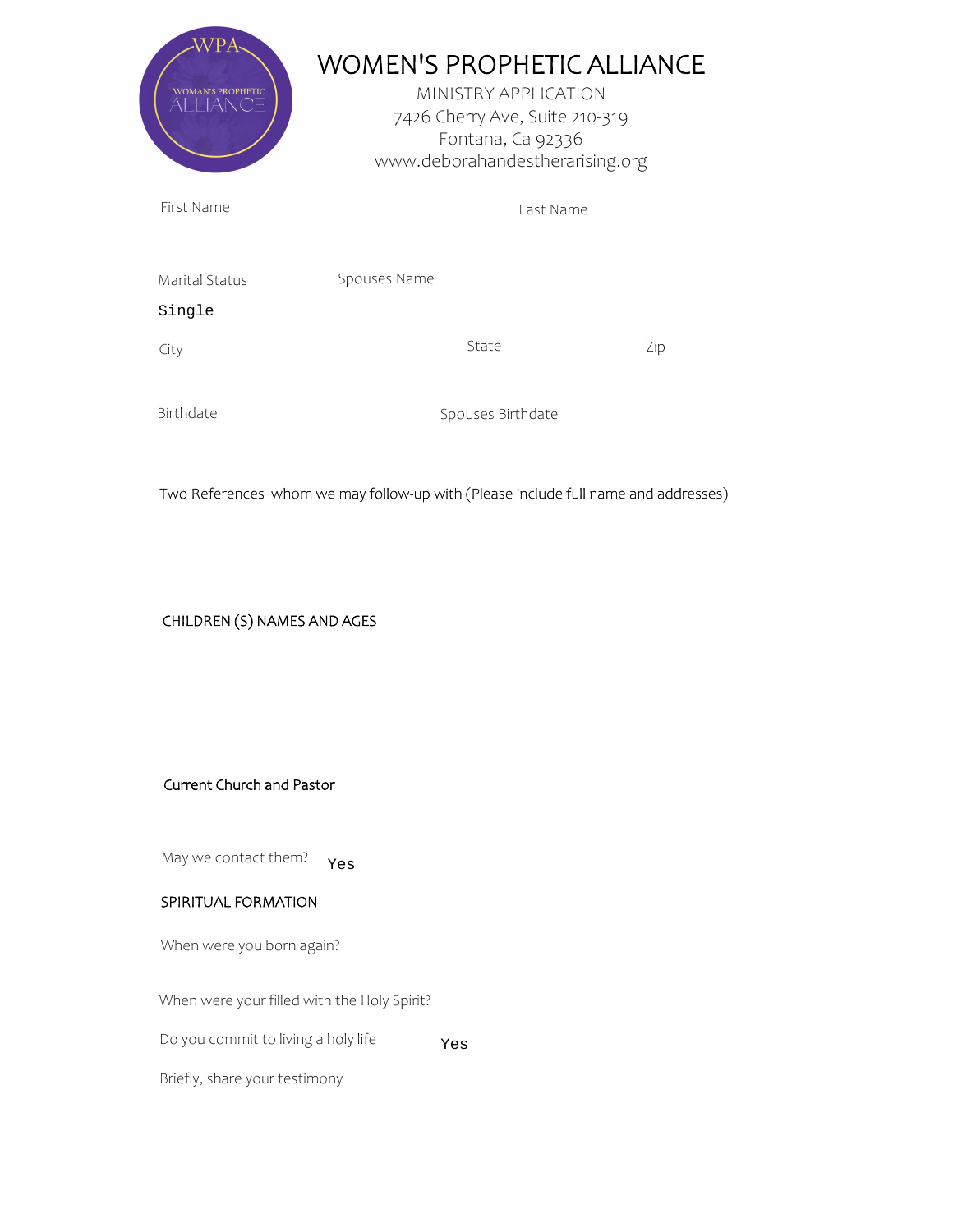# WOMEN'S PROPHETIC ALLIANCE

MINISTRY APPLICATION 7426 Cherry Ave, Suite 210-319 Fontana, Ca 92336 www.deborahandestherarising.org

Please describe your ministry experience

### DOCTRINAL BELIEFS

Do you believe that the Scriptures are the holy inspired and infallable Word of God, please explain?

Do you believe in the present ministry of the Holy Spirit according to 1 Corinthians 12:1-11, please explain?

Do you believe in the full payment of man's salvation was paid when Jesus died on the Cross?

What Social Media platforms are you on? Please select below

| Facebook  |  |
|-----------|--|
| Instagram |  |
| Twitter   |  |
| Youtube   |  |
| Tic Tok   |  |

Is there anything on your Social Media that violates the word of God, is offensive or could cause someone to stumble? If so, are you willing to remove it?